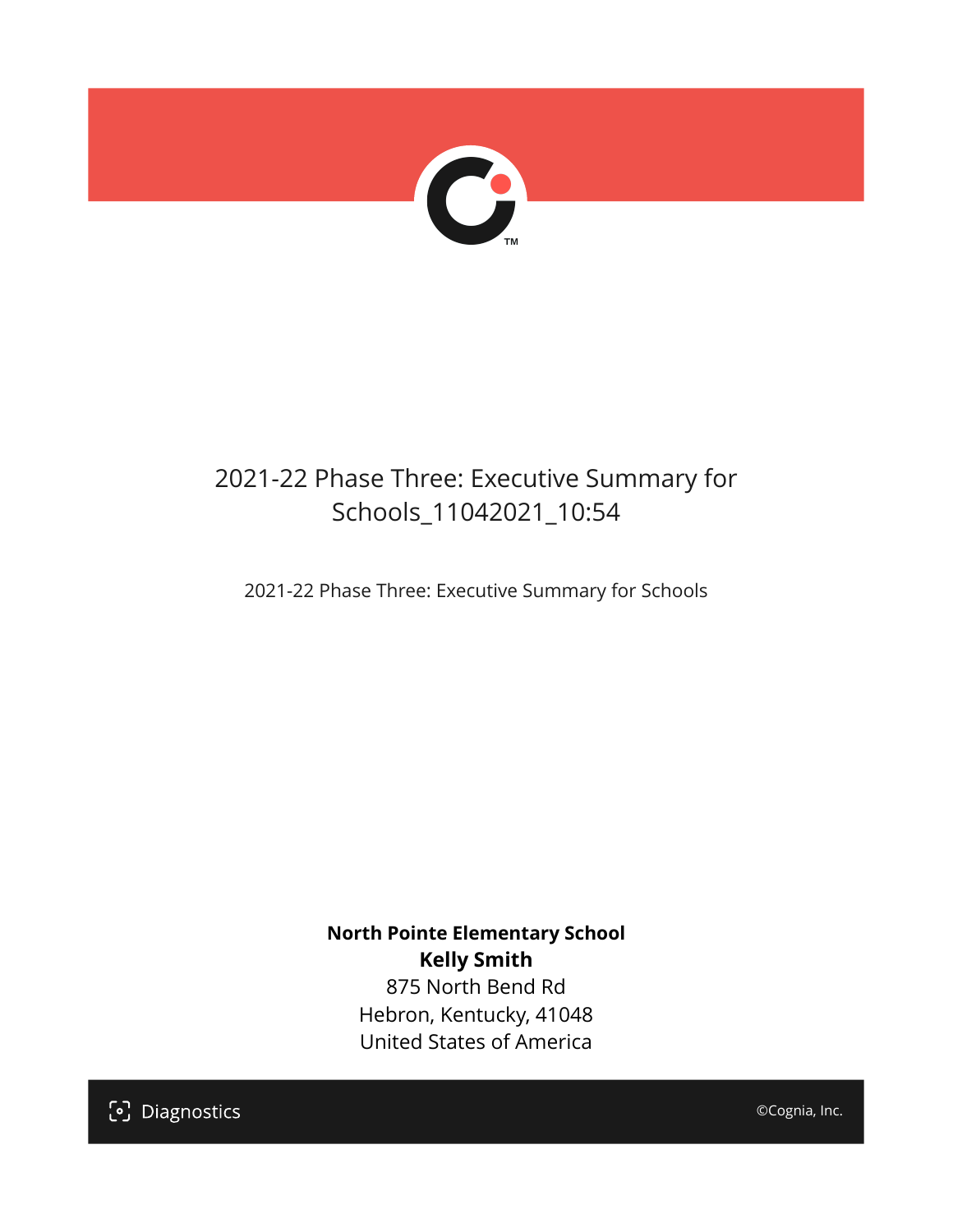2021-22 Phase Three: Executive Summary for Schools - 2021-22 Phase Three: Executive Summary for Schools\_11042021\_10:54 - Generated on 11/28/2021 North Pointe Elementary School

#### **Table of Contents**

[2021-22 Phase Three: Executive Summary for Schools](#page-2-0)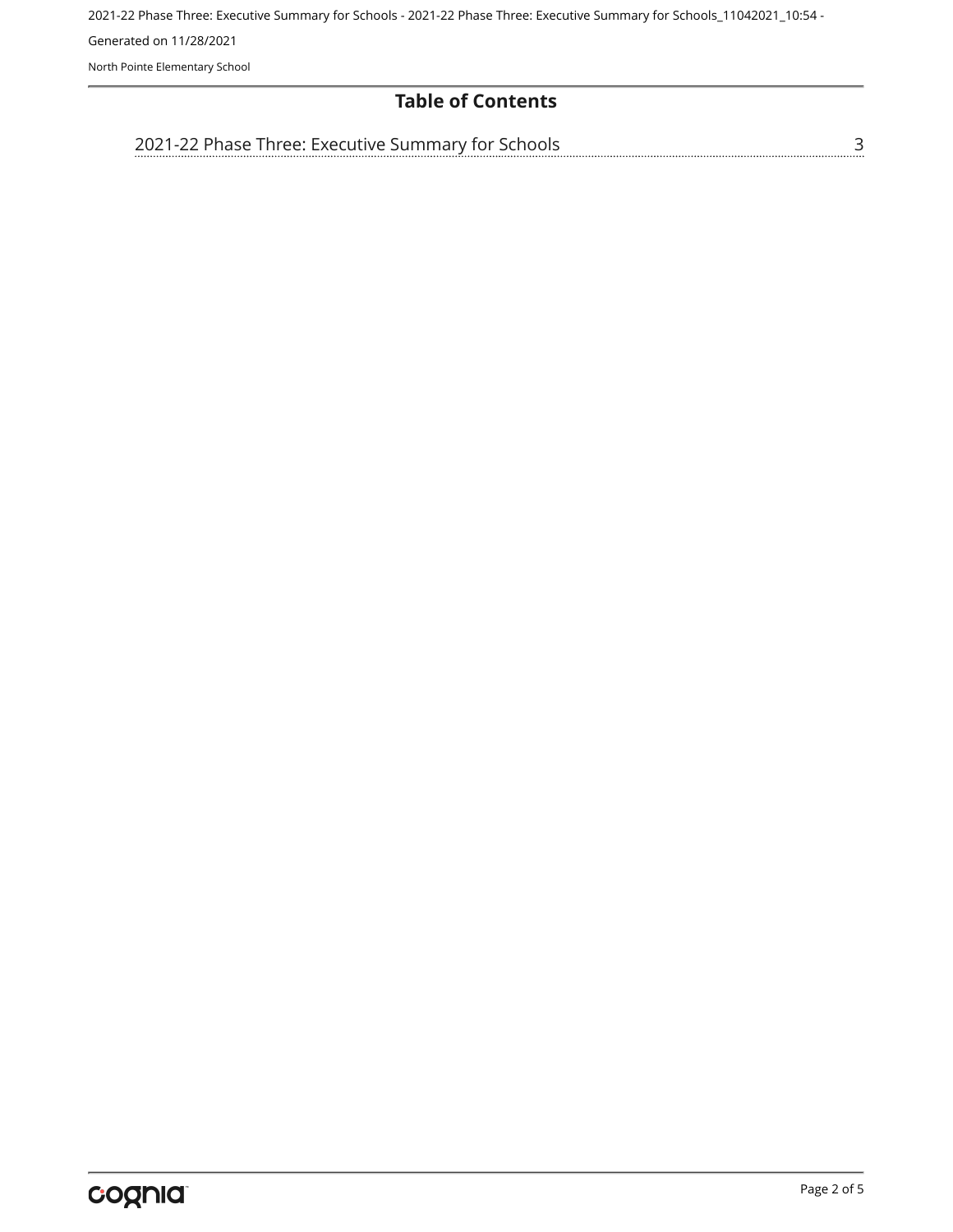2021-22 Phase Three: Executive Summary for Schools - 2021-22 Phase Three: Executive Summary for Schools\_11042021\_10:54 - Generated on 11/28/2021 North Pointe Elementary School

### <span id="page-2-0"></span>**2021-22 Phase Three: Executive Summary for Schools**

Description of the School

Describe the school's size, community/communities, location, and changes it has experienced in the last three years. Include demographic information about the students, staff, and community at large. What unique features and challenges are associated with the community/communities the school serves?

North Pointe Elementary is the northern most school in Boone County. North Pointe opened in 2000 and was designed to house 700 students. However, at one time the school held almost 1200 students. After the opening of another nearby elementary school and a drop in the housing market, the school's population dropped to approximately 500 students. The school has seen a continued dip in enrollment over the last few years. In 2020, there were 441 students enrolled. Currently in 2021, enrollment has dipped below 400 students. However, there has been an increase in housing development and over 1200 homes have been approved to be built in the North Pointe school district. Therefore, we anticipate that enrollment will begin to steadily increase. The school has experienced an increase in the percentage of economically disadvantaged students over the past few years. The rate increased from 26.2% in 2020 to 31.1% in 2021, which enabled the addition of a Family Resource Center to the school to help reduce nonacademic barriers for students.

#### School's Purpose

Provide the school's purpose statement and ancillary content such as mission, vision, values, and/ or beliefs. Describe how the school embodies its purpose through its program offerings and expectations for students.

North Pointe Elementary's mission statement is "One School, one goal: Success for all!" At North Pointe Elementary, we envision that all staff: • Challenge and encourage students to reach their full potential • Student needs are first and foremost over personal beliefs • All students have access to an equitable, rigorous and relevant education • All students are capable of high student achievement

Describe the school's notable achievements and areas of improvement in the last three years. Additionally, describe areas for improvement that the school is striving to achieve in the next three years. Notable Achievements and Areas of Improvement

During the 2018-19 school year, North Pointe was designated as a 4-star school. We also attained a high ranking in proficiency, separate academic indicator, and growth. In 2021, students in grades 3-5 grade reported very positive feedback on the School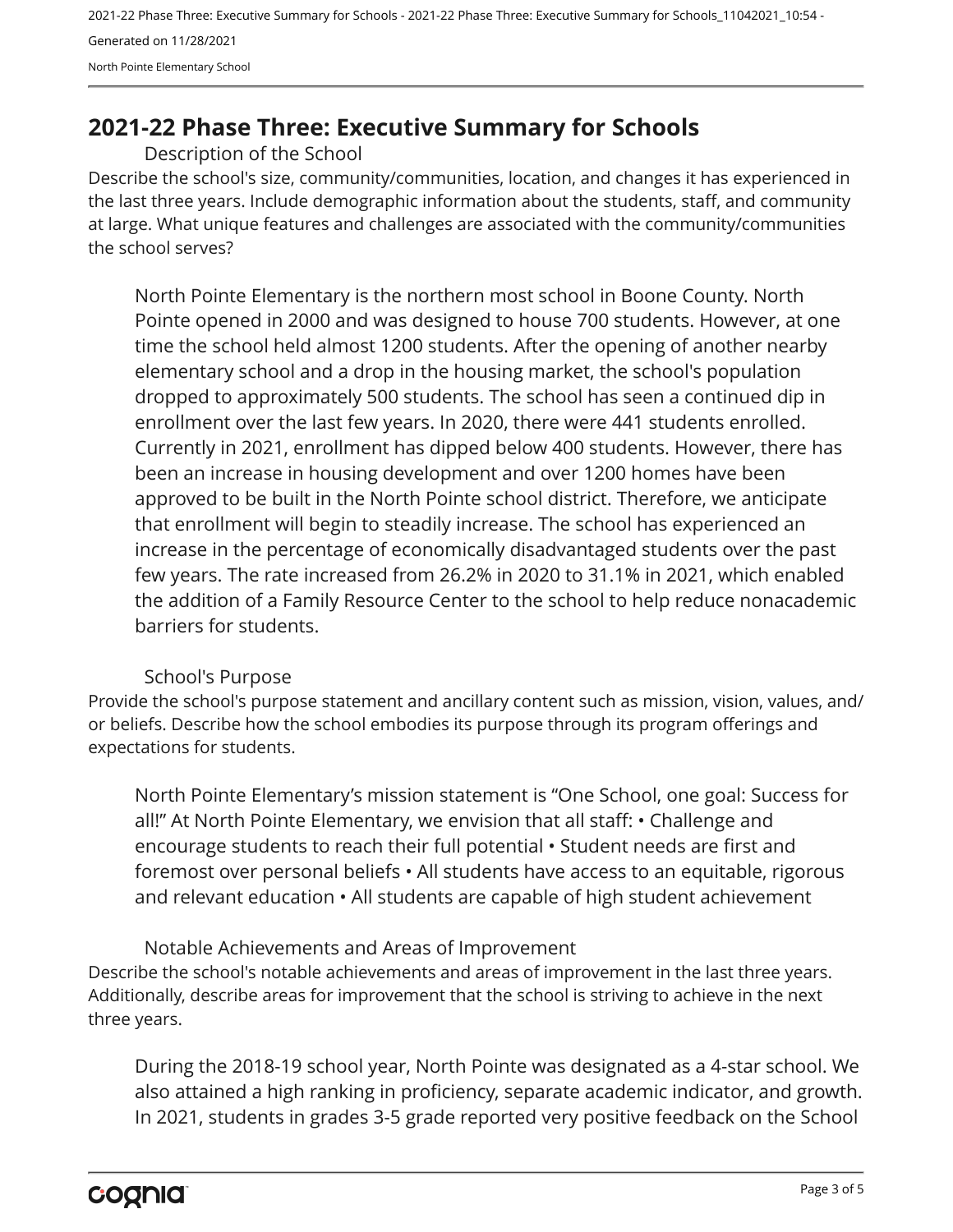2021-22 Phase Three: Executive Summary for Schools - 2021-22 Phase Three: Executive Summary for Schools\_11042021\_10:54 - Generated on 11/28/2021

North Pointe Elementary School

Climate and Safety Survey questions. The overall survey results show that students enjoy coming to school and have highly positive school experiences. What We Are Doing To Improve: Our staff/SBDM Council engage in data analysis to identify strengths and growth areas. Our school improvement plan is created based upon this data analysis and drives our teaching and learning. Using multiple points of assessment data, we have developed a comprehensive RTI process to improve the performance of GAP group students. Teachers have aligned curriculum and timelines to the Kentucky Academic Standards and work regularly in Professional Learning Communities to create units and assessments that address the various depths of knowledge and encourage higher order thinking skills. Specific learning targets in each lesson focus teaching and learning. Student progress is frequently monitored and individualized instruction (remediation and acceleration) is implemented. Teachers and staff members are continuously participating in professional development in a wide variety of areas to improve instruction across the content areas based on teacher and student needs.

#### Additional Information

**CSI/TSI Schools (including ATSI) Only:** Describe the procedures used to create the school's improvement plan and briefly state the specific efforts to address the causes of low student performance and resource inequities.

Not applicable.

#### Additional Information

Provide any additional information you would like to share with the public and community that were not prompted in the previous sections.

The North Pointe community is proud of its school and engages in supporting the school in a variety of ways. The local PTA provides numerous family activities for NPE students and their families like a street fair, family dances, Muffins with Mom, Donuts with Dad, and a variety of others. The traditions of high academic performance and strong community ties is a source of pride for the North Pointe community and characteristics that we will continue to develop in the future.